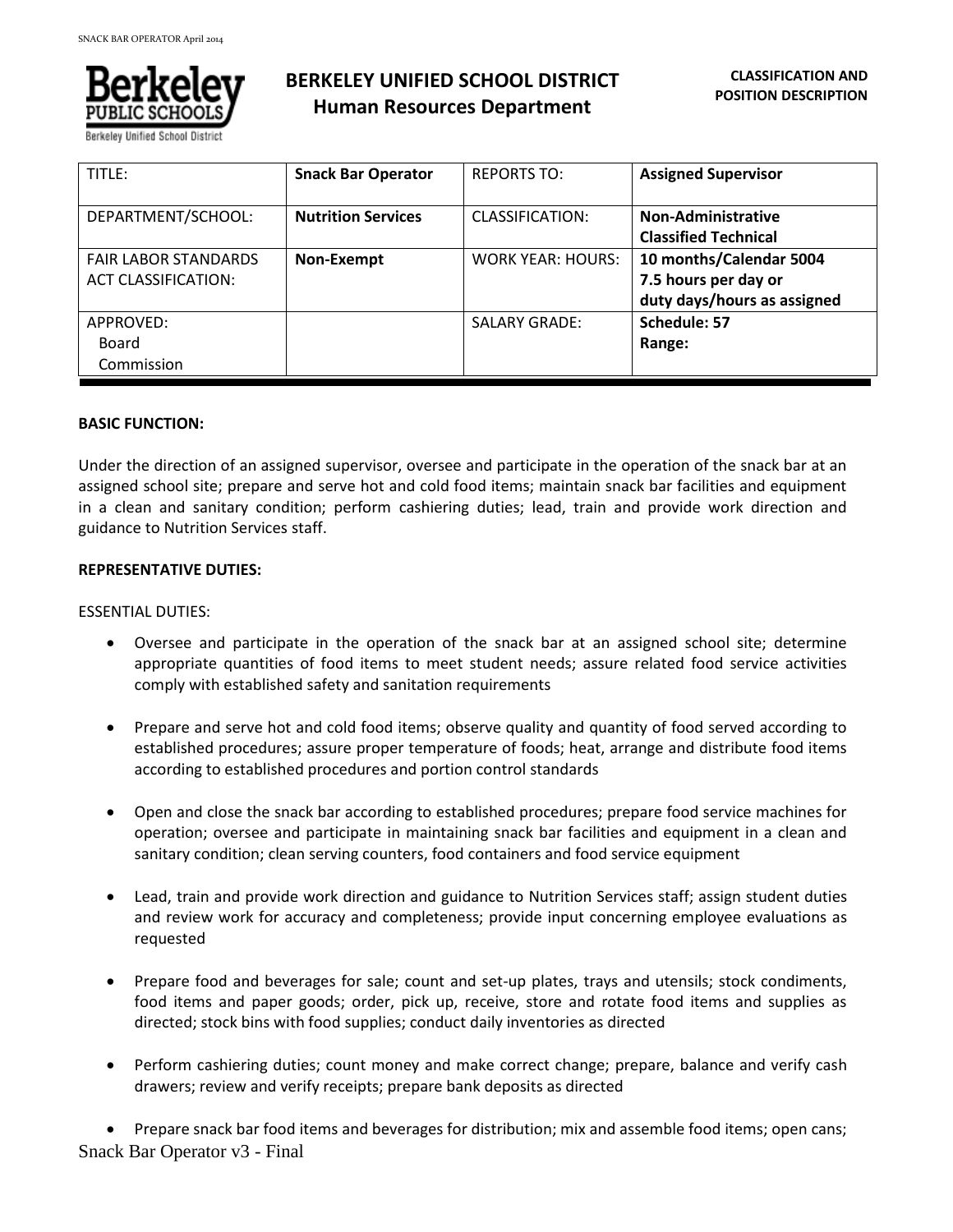SNACK BAR OPERATOR April 2014

replenish containers as necessary

- Operate standard food service equipment such as ovens, can openers, warmers and food service machines
- Communicate with students and staff to exchange information and resolve issues or concerns; notify students of meal portion and nutritional standards as appropriate
- Maintain a variety of records related to food items, inventory, sales and assigned activities; prepare routine food service reports

OTHER DUTIES:

Perform related duties as assigned

# **KNOWLEDGE AND ABILITIES:**

# KNOWLEDGE OF:

Quantity food preparation including assembling and heating food items and ingredients

- Sanitation and safety practices related to preparing, handling and serving food
- Methods, equipment and techniques used in large-quantity food assembly
- Oral and written communication skills
- Interpersonal skills using tact, patience and courtesy
- Principles of training and providing work direction
- Health and safety regulations
- Inventory practices and procedures
- Portion control techniques
- Storage and rotation of perishable food
- Mathematic calculations and cashiering skills
- Proper lifting techniques
- Record-keeping techniques

# ABILITY TO:

Snack Bar Operator v3 - Final Oversee and participate in the operation of the snack bar at an assigned school site Prepare and serve hot and cold food items Maintain snack bar facilities and equipment in a clean and sanitary condition Perform cashiering duties and make change accurately Lead, train and provide work direction and guidance to Nutrition Services staff Determine appropriate quantities of food items to meet student needs Operate standard kitchen equipment safely and efficiently Follow and assure compliance with health and sanitation requirements Store and rotate food supplies in storage areas according to established procedures Conduct daily inventories and order appropriate amounts of food items and supplies Communicate effectively both orally and in writing Establish and maintain cooperative and effective working relationships with others Meet schedules and time lines Work independently with little direction Add, subtract, multiply and divide quickly and accurately Maintain various records related to work performed